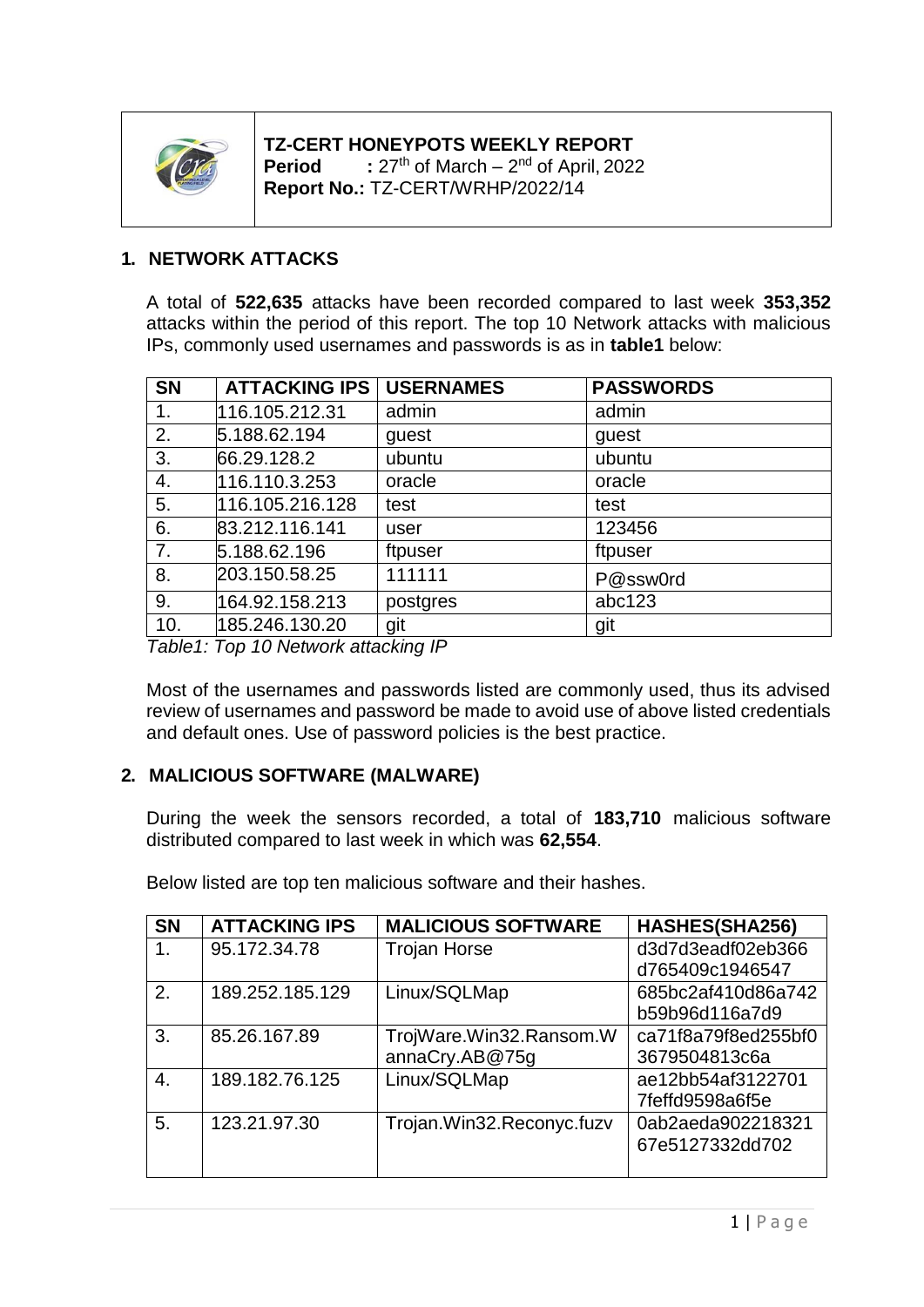| 6.             | 122.52.201.146 | Trojan-                   | 414a3594e4a822cfb9 |
|----------------|----------------|---------------------------|--------------------|
|                |                | Ransom.Win32.Wanna.m      | 7a4326e185f620     |
| 7 <sub>1</sub> | 41.78.64.254   | Ransom.Wannacry           | 02c5f1515bf4279872 |
|                |                |                           | 8fac17bfe1e4c1     |
| 8.             | 59.5.151.144   | Dropped:Generic.Malware.F | 996c2b2ca30180129  |
|                |                | !dld!.0204478             | c69352a3a3515e4    |
| 9.             | 5.188.62.194   | Trojan.Win32.Swisyn.fsyi  | a55b9addb2447db18  |
|                |                |                           | 82a3ae995a70151    |
| 10.            | 217.66.195.27  | Trojan.Agent.CZTF         | 6e72ad805b4322612  |
|                |                |                           | b9c9c7673a45635    |

*Table2: Top 10 Malicious attacking IP*

### **3. WEB ATTACKS**

During the week the sensors recorded a total of **91,407** web attacks compared to last week which was **56,645**.

From the table the top 10 web-based attacks and their associated requests sent to web servers for the period between  $27<sup>th</sup>$  of March –  $2<sup>nd</sup>$  of April, 2022, are detailed. The requests are the payloads.

| <b>SN</b> | <b>ATTACKING IPS</b> | <b>TOP REQUESTS</b>                                          |
|-----------|----------------------|--------------------------------------------------------------|
| 1.        | 20.125.53.209        | /jenkins/login                                               |
| 2.        | 34.239.240.237       | /login                                                       |
| 3.        | 83.38.205.249        | /manager/html                                                |
| 4.        | 100.27.43.125        | /secure/ContactAdministrators!default.jspa                   |
| 5.        | 87.236.212.193       | /boaform/admin/formLogin?username=admin&psd=ad<br>min        |
| 6.        | 20.106.98.239        | /boaform/admin/formLogin?username=adminisp&psd=<br>ladminisp |
| 7.        | 149.104.12.25        | /config/getuser?index=0                                      |
| 8.        | 3.137.163.28         | /boaform/admin/formLogin?username=ec8&psd=ec8                |
| 9.        | 138.68.187.228       | /hudson                                                      |
| 10.       | 149.104.11.196       | /favicon.ico                                                 |

*Table3: Top 10 web attacking IP*

### **4. RECOMMENDATIONS**

The Honeypot sensors have recorded IP addresses with most common malware used in the world today. Monitoring of the listed IP address is advised and further to: -

**4.1** Note that most of malicious IP addresses captured are also listed as malicious IP addresses in other sources that are also observing security attacks; thus,